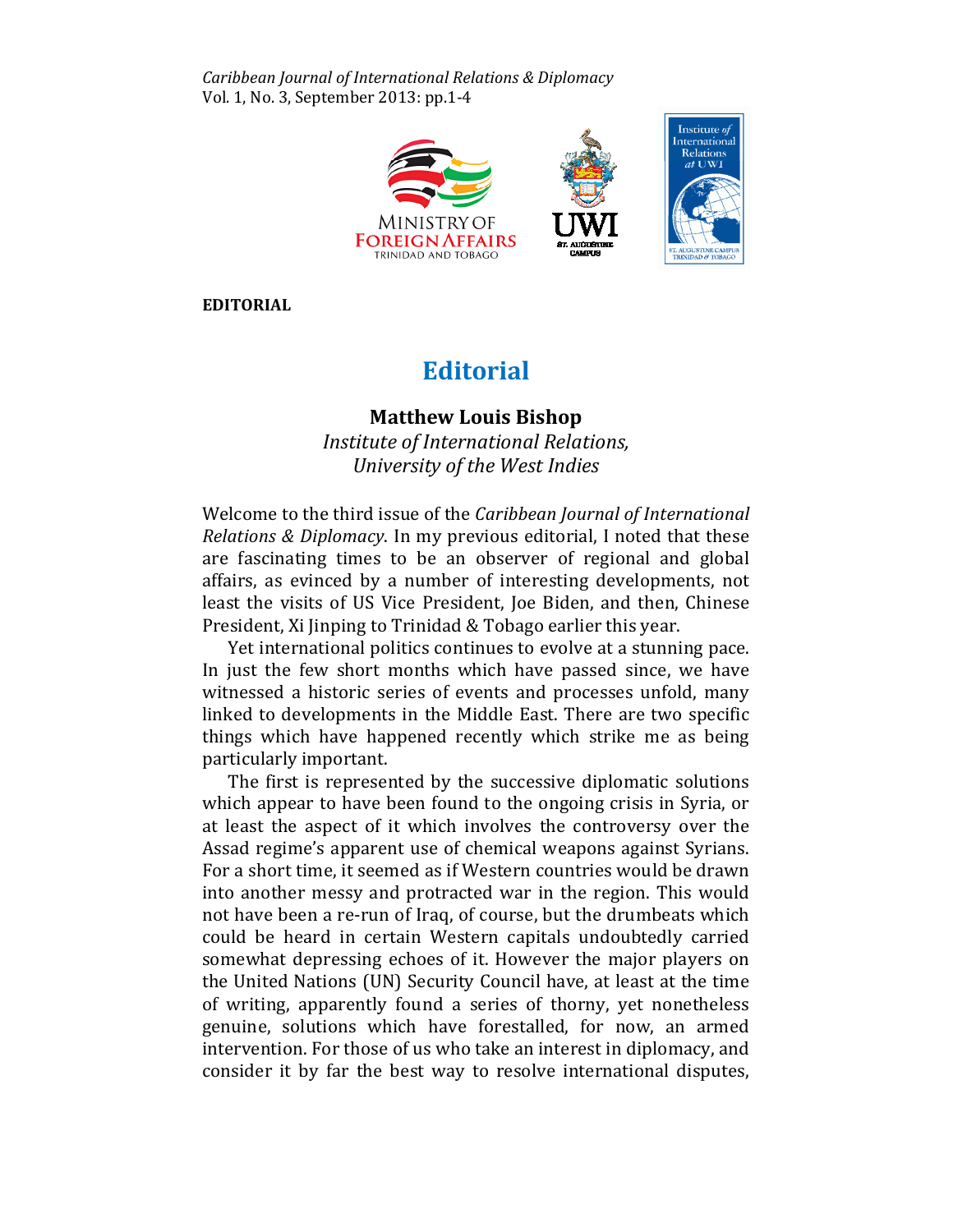## 2 Matthew Louis Bishop

this is surely something to celebrate. It may even foretell, at long last, the re-emergence of the UN itself as a diplomatic forum which is shown a little more respect than has sometimes been the case by some of the most powerful countries in the world.

This brings me to the second development: the historic handshake between President Obama of the US, and the new President of Iran, Hassan Rouhani, and with it the commitment by both leaders to begin to explore new avenues of diplomacy. Clearly, this process is potentially fraught with enormous obstacles, and may well be unsuccessful in the longer term. Yet it is impossible to overstate what a dramatic and unanticipated event this was, particularly given that we are just a decade beyond George W. Bush's notorious – and, to my mind, extremely misguided – 'Axis of Evil' speech. The festering diplomatic relationship between the US and Iran, which goes back to overthrow of the (democratic) government of Mohammad Mossadegh in 1953, has, as the veteran American journalist Stephen Kinzer has persuasively argued, taken a senselessly devastating toll on world politics.<sup>1</sup> The coup, which paved the way for the Islamic Revolution of 1979, is arguably one of the defining historical events of the Twentieth Century. So, for Presidents Obama and Rouhani to come together to shake hands and open the door to diplomacy is extremely significant.

More broadly, these two crucial events are surely to the great credit of Obama personally. In a presidency which has been dogged by controversy and criticism – from both left and right – and in which he has precious little time before becoming a 'lame duck', Obama is potentially setting up a considerably more creditable legacy that we might have imagined just a few months ago, particularly as the horrors of the Snowden revelations and remote killings by drones in Pakistan and elsewhere appeared to be the major foreign policy bequests of his administration. If these two diplomatic interventions in relation to Syria and Iran bear real fruit over the next couple of years, it is quite conceivable that, at long last, we may see an evolution of Western policy towards the Middle East which is a little less belligerent and a little more contrite. We have consequently commissioned a number of articles for The Caribbean Journal of International Relations & Diplomacy from across the spectrum, which will, in a future issue, explore many facets of the unfolding change in the Middle East in greater detail.

In this issue, we have a feast of articles. We begin with an analytical note by Courtney Lindsay, one of our PhD candidates here at IIR, on the CARIFORUM-EU Economic Partnership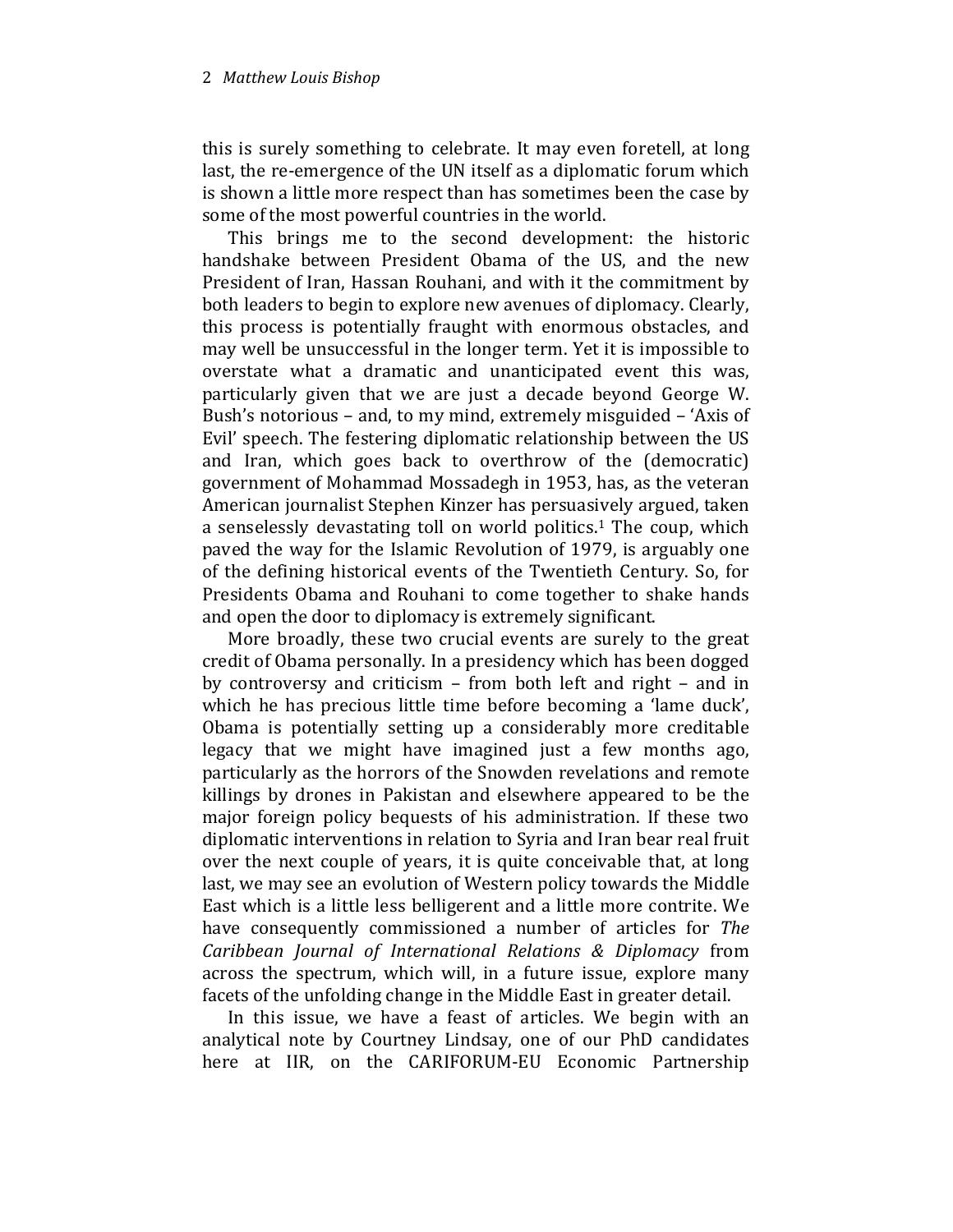Agreement (EPA). It is quite striking, in fact, just how little research has been done on the EPA in recent years. It generated a huge amount of controversy and critique, from both academics and the policy world, when it was signed in late 2008.2 However, since then, there has been a deafening silence from academia, especially, on the broader implications of the EPA, the extent of implementation in the CARIFORUM region, the effects of continued resistance by (some) African countries to the agreement, or the distributional consequences for particular sectors, industries and countries. As Sir Shridath Ramphal noted recently in a lecture at the University of the West Indies, Caribbean countries have not even taken the opportunity to review – and, by implication, renegotiate aspects of - the agreement after five years, something which was explicitly built into it.<sup>3</sup> So, Lindsay's article – which was written while he spent six months working at the South Centre in Geneva, and undertaking fieldwork at the WTO – provides an important piece of new primary research on the EPA five years on.

Following this, our Forum in this issue – which has been introduced and edited by one of my partners in the team of managing editors, Michelle Scobie – addresses the crucial issue of the preparations for the SIDS+20 meeting which will take place in Samoa in late 2014. The articles that we publish here grew out of a meeting conceptualized and organized by Scobie herself, and which took place at the Institute of International Relations in June 2013, bringing together a wide range of Caribbean stakeholders with an interest in this critical issue. We are pleased to have such an diverse range of participants in the forum: this begins with Scobie's overview piece which sets the scene and expansively outlines the many varied issues facing Caribbean academics, policymakers and diplomats as they grapple with the unfolding global environmental agenda, before moving on to contributions from the world of international institutions (Chris Corbin of the United Nations Environment Programme), non-governmental organisations (Nicole Leotaud and Anna Cadiz of the Caribbean Natural Resources Institute), and, finally, academia (Michael Witter of the University of the West Indies at Mona). We hope that this wide variety of voices collectively offers an interesting and thoughtful analysis of the preparations and implications of the Samoa meeting, which, at the time of writing, is barely a year away.

Next, we return to an issue which is gaining increasing salience in the Caribbean: convergence. This is something which has been developed and discussed at length in previous issues by one of the